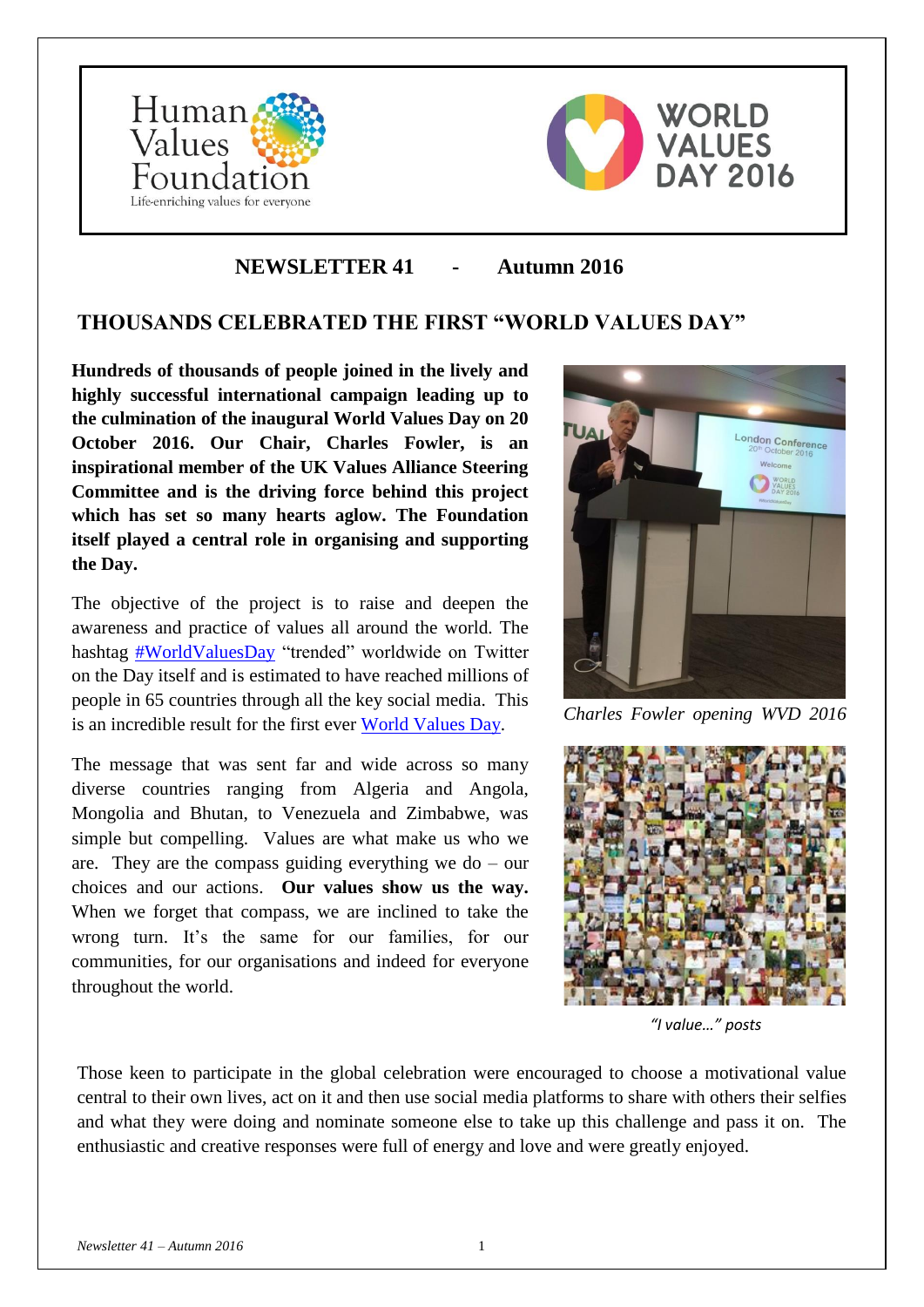## **OUR PART IN WORLD VALUES DAY 2016**

Thanks to the generosity of two of our supporters, who would like to remain anonymous, we were a Partner of World Values Day. This gave us a relatively prominent place on the World Values Day website and we have been able to publicise our association with the initiative in our own PR and marketing. The name Human Values Foundation and our logo have been displayed on the World Values Day website since the start of the campaign in July and this association has given us an abundance of opportunities to raise awareness of our resources and activities, especially since WVD site visitors were referred back to our website.

Our work and resources were mentioned frequently on the [WVD Facebook](http://www.facebook.com/ValuesDay) and WVD Twitter outlets and, for the duration of the project, we much appreciate the creative postings regularly added by our helper Serena Jones to our own [HVF Facebook](https://www.facebook.com/humanvaluesfoundation) and [HVF Twitter](https://twitter.com/@HVF_Values) pages. Our profile has been considerably boosted and we now have over 500 followers on Twitter, many of whom have a considerable interest in children's education, wellbeing and development.

## **Values-themed story-writing competition for children aged 7 to 11**

One of the major themes of the World Values Day project was Education and so we held a **[Stories on](http://www.humanvaluesfoundation.com/values-stories-competition.html)  [Values Competition](http://www.humanvaluesfoundation.com/values-stories-competition.html)** and invited schools and children's organisations from all over the world to take part. Children aged between 7 and 11 were to write original stories about their favourite value. The stories were to be no more than 300 words long and could be illustrated, although that was not mandatory.

Around 350 entries were enthusiastically submitted for the competition, including quite a large number from schools run by UNRWA, the UN agency responsible for looking after Palestinian refugees in Gaza, the West Bank, Jordan, Lebanon and Syria. The children from the Agency's five fields of operations were so eager to participate that we agreed as a special case to accept quite a number of stories written in Arabic. We would like to express our appreciation to Rahaf Konbaz, Reem Alani, Nadine Baz and Hala Gharib for so kindly translating the stories from the UNRWA schoolchildren.

We are enormously grateful to Ann Greenwood, Libby Hume and Sian Harkin for carrying out the preliminary judging of the 300+ stories, many of which were beautifully illustrated. As they came in, we posted several excellent entries on our Facebook and Twitter pages.

## **The winners of the story-writing competition**

We would like to thank Sir Anthony Seldon, Laura Hyde and Ann Greenwood for being on the panel that selected the best eight entries for the competition. A total of £300 worth of book tokens have been awarded to the schools or other organisations of the winner, the runner up and six other highly recommended entries so that they can buy books for their school libraries.

We will be collating the very best stories and illustrations in an electronic booklet which will be made available on our website early in 2017. Certificates have been awarded to the writers and illustrators of the winning eight submissions and we will be awarding certificates to all the other children whose commendable work was posted on our media pages and to the children whose work will be published in the Values-themed Stories booklet.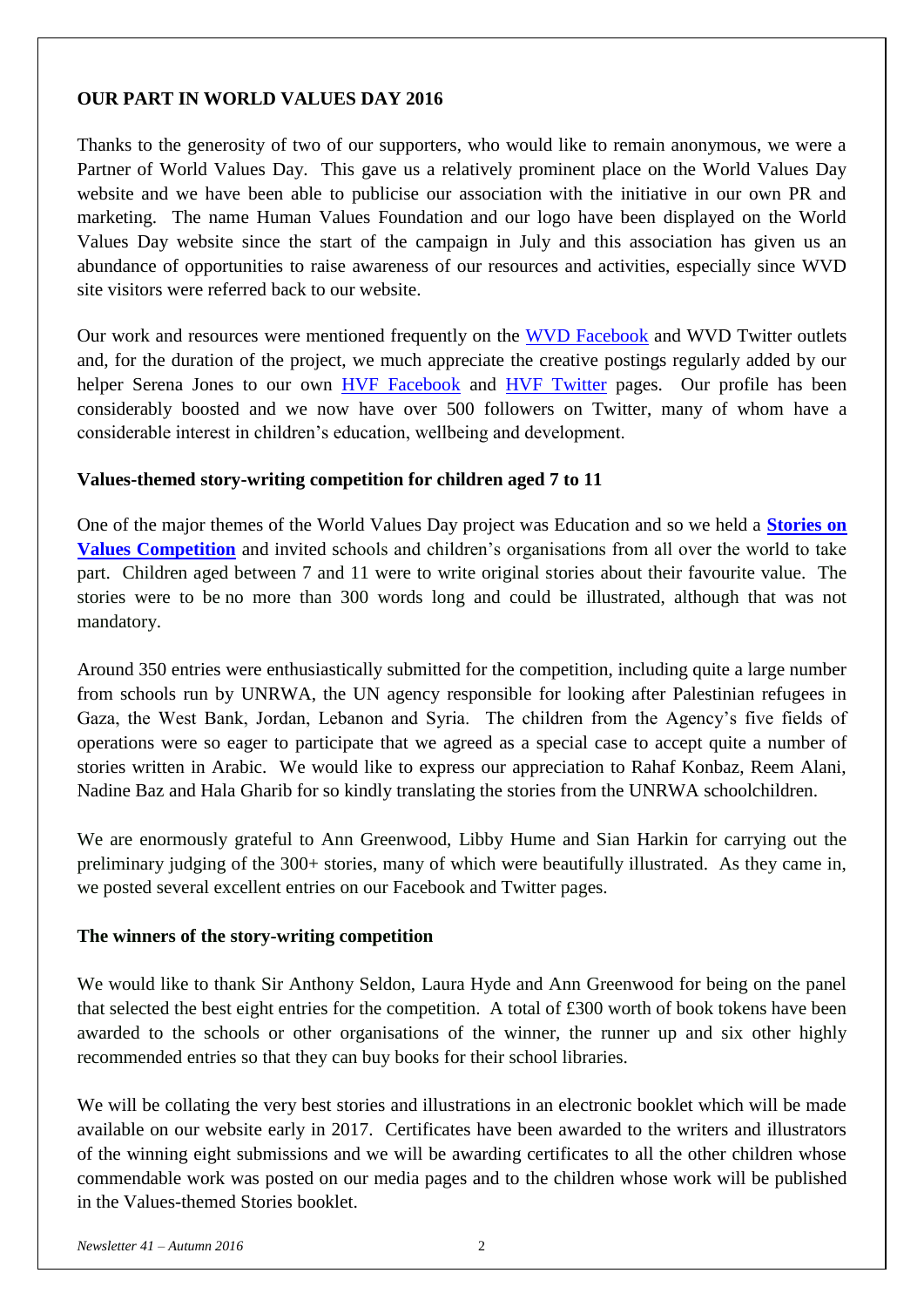Here is a full list of the prize winners:

| <b>Place</b>               | <b>Story</b>                   | <b>Author</b> | Age | <b>School</b>                             | <b>Country</b> |
|----------------------------|--------------------------------|---------------|-----|-------------------------------------------|----------------|
| 1st                        | <b>Garden of Hope</b>          | Janna         | 10  | <b>UNRWA Battir Primary School</b>        | Lebanon        |
| 2nd                        | <b>Hope Saves the World</b>    | Jed           | 8   | St Paul's CofE Primary School, London     | UK             |
| <b>HIGHLY RECOMMENDED:</b> |                                |               |     |                                           |                |
|                            | Friendship                     | Milana        | 7   | Croftway Primary Academy, Blyth           | UK             |
|                            | <b>Generous Joy</b>            | Helena        | 10  | The Abbey Junior School, Reading          | UK             |
|                            | Honesty                        | Ankita        | 9   | New Horizon Public School                 | India          |
|                            | I Love Life                    | <b>Islam</b>  | 9   | UNRWA Marka Middle School for Girls       | Jordan         |
|                            | Love People As They Are        | Delicia       | 8   | <b>NITTE International School</b>         | India          |
|                            | <b>Tribunal of Environment</b> | Samiyha       | 11  | UNRWA Al-Hussein Preparatory Mixed School | Jordan         |

To read their stories, go to the VALUES STORIES section on our website or [click here.](http://www.humanvaluesfoundation.com/values-stories.html)

## **Some comments from the story-writing competition entrants**

*We had a fantastic celebration of the World Values Day on 20th October. All the children enjoyed the carefully planned activities in their class and everyone enjoyed the day and appreciated all the values shared with one another, in particular when all the staff stood in front of the whole school sharing their personal values.*

*Our children really enjoyed writing their Values Stories. World Values Day provided an opportunity for UNRWA students to reflect on key values, and this very much aligns with the overall approach of the UNRWA education programme delivered to 500,000 students, which seeks to develop their skills, competences, and values to enable them to realize their own potential, as well as to respect and value others.*

## **Outcome from the World Values Day project**

We feel strongly that with all the initiatives generated from the World Values Day there is now beginning to be a much stronger wind behind values education as an integral part of the school curriculum and we are looking at how the Human Values Foundation can help drive this process forward - we sense that there are now some very exciting opportunities to build on the many connections and collaborations arising from World Values Day 2016 to do this.

## **WHAT IS WELL-BEING?**

Applicable to a person or community: the state of being healthy, happy, or prosperous; physical, psychological, or moral welfare. (Oxford English Dictionary)

*"Well-being cannot exist just in your own head. Well-being is a combination of feeling good as well as actually having meaning, good relationships and accomplishment."* Martin Seligman

## **PROGRESS SINCE OUR SPRING NEWSLETTER**

Since the end of March, 35 schools have taken a copy of our EDUCATION IN HUMAN VALUES (EHV) or our SOCIAL AND EMOTIONAL EDUCATION (SEE) programme. In practice this means that around another 7,000 children may now begin to benefit from practical lessons that will develop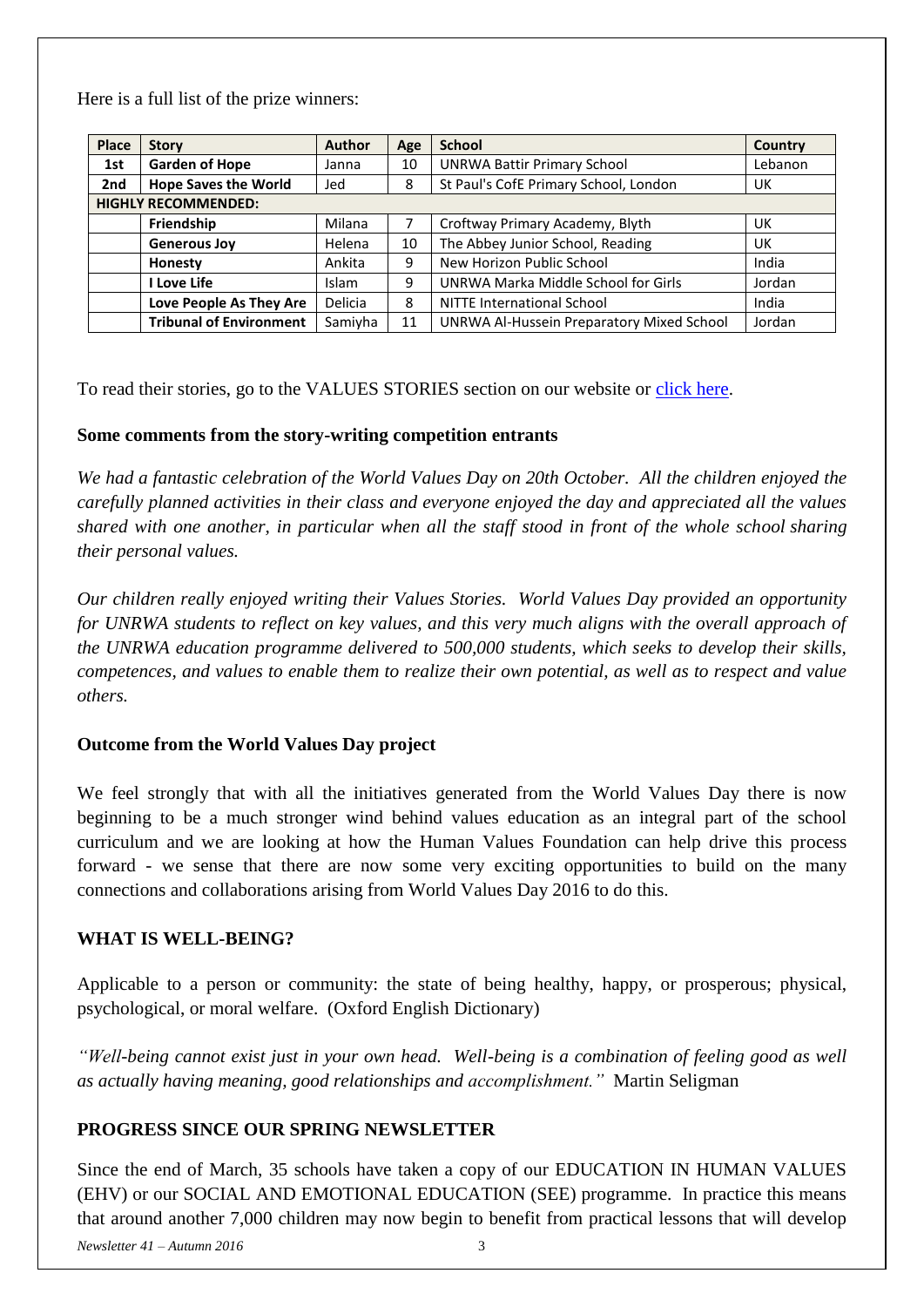their 'values literacy' and self-efficacy. The knowledge and skills they gain, underpinned with wellconsidered values, will be conducive to them not only feeling they can make good choices in relation to all aspects of their daily lives but also that their new proficiencies will have positive effects on their academic progress, their general well-being and their prospects.

### **Recent comments from headteachers**

*"Since receiving the materials in November last year, we have used them in our whole school assemblies and House Assemblies. The children have learnt some of the songs and the Music for Reflection is a lovely quiet way of beginning and ending our daily worship. In fact, it is nice and calming to play in my office too! Our weekly House Assembly is where we teach and embed human values as part of our Personal, Social, Health, Citizenship and Economic education (PSHCE) curriculum and where many of the aspects of your programme are covered. We used human values as the theme for our whole school writing task in the spring and some of our work is displayed in the school hall. Recently we held an open afternoon where parents, grandparents and children worked together to decorate mayflies representing the things they cherish most - family, friends, health and freedom."*

*"Really grateful for this resource! I have even promoted it to other schools."*

## **HOW VALUES EDUCATION CAN BENEFIT TEACHERS AS WELL AS LEARNERS**

## **Anxiety, stress and unsustainable workloads**

Recent commentators indicate that we are reaching a point where a disturbing number of teachers are saying that the combination of unmanageable workloads, very long hours and a poor work-life balance is having such serious implications for their physical and mental health that they are planning to leave the profession within the next five years.

Surveys this year suggest that significant numbers of teachers in England feel that they are near breaking point as they try to cope with an unprecedented scale of reform affecting their classroom practices; expansion of the amount of data teachers must collect and record for each pupil; and the pressures associated with being judged against certain pupil-progress targets. Additionally, highstakes accountability, particularly the latest regime of Ofsted school inspections, as well as budget cuts, is adding to anxieties. Indications are that staff recruitment and retention are reaching crisis levels, with many headteachers reporting that they are struggling to recruit and retain teachers and predicting that things are going to get worse, which will severely affect students.

It is hardly surprising that some teachers feel they are coming to see children as data walking around rather than young humans.

## **How can values education help?**

Our practical programmes enable teachers to nurture every individual child and develop their pupils, not just academically but as people. The focus is on benefitting each child rather than being able to tick a box for the school. Additionally, the process builds teachers' professionalism, encouraging them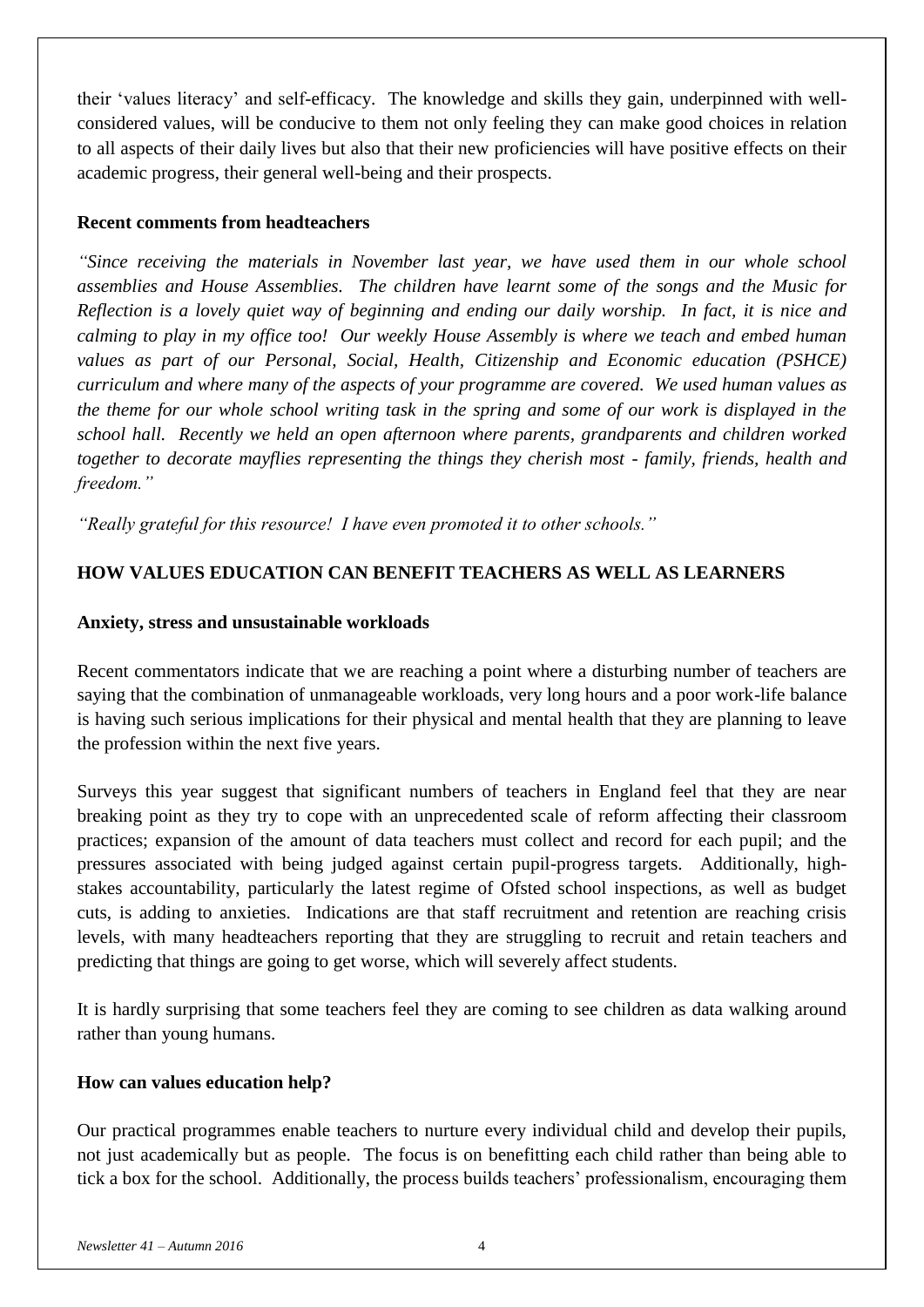to be conscious of their own most important values and the extent to which they are actually living them.

The whole-school approach that we advocate means that all members of the school community – comprising teachers, non-teaching and other support staff, parents and carers, the governors as well as the pupils – are developing a deeper understanding of the empowering and life-enhancing effects of positive values and in particular how well-chosen values can enrich all aspects of a child's development and well-being. They begin to recognise how the consideration of values is relevant at all ages and in all contexts, whether the child is at home, at school or anywhere else.

Indeed, authoritative research shows that high quality, explicit, systematic Values Education:

- is essential to effective schooling
- positively impacts all the important educational measures
- is a worldwide, contemporary phenomenon
- fits well with updated brain and pedagogical research, and
- is a means to holistic student and teacher well-being.

#### **MEET THE HVF TEAM – NEWLY APPOINTED TRUSTEE, ANN GREENWOOD**

After serving on the Board for 14 years, **Jill Bell** felt that it was time to step down. At the Trustees' meeting in October, enormous thanks and appreciation were expressed to Jill for her invaluable wisdom and all the contributions she had made to the HVF both in her capacity as a Trustee and for many years prior to her appointment. She will be sorely missed but at future AGMs we look forward to seeing her and Kevin Bell, also a former Trustee.

We are delighted to welcome onto the Board **Ann Greenwood**, who brings with her a wealth of experience gained over 30 years having held teaching posts in both primary and special schools as well as being a Local Authority consultant in Additional Educational Needs. During her time as a headteacher Ann was very proactive in introducing values education into the curriculum.

We wish Ann every success with the blossoming of her more recent work as a Play Therapist and the owner at [The Rainbow](https://www.therainbowtreewales.co.uk/)  [Tree Wales, Play Therapy and Children's Wellbeing.](https://www.therainbowtreewales.co.uk/)



#### **DONATIONS**

At the start of each financial year we draw up a budget, knowing that without the wonderful generosity of donors, even with great care, our expenditure will exceed our income. The Human Values Foundation has survived over the years from those who recognise what a difference our work can make to young lives and the fabric of society but in these tough times the tank is running low.

We are very appreciative of the magnificent support we receive from our Friends and Members in the form of annual subscriptions. We would also like to thank those who have so generously made anonymous donations along with each of these kind donors: Jacqueline Clark, Bob and Mary